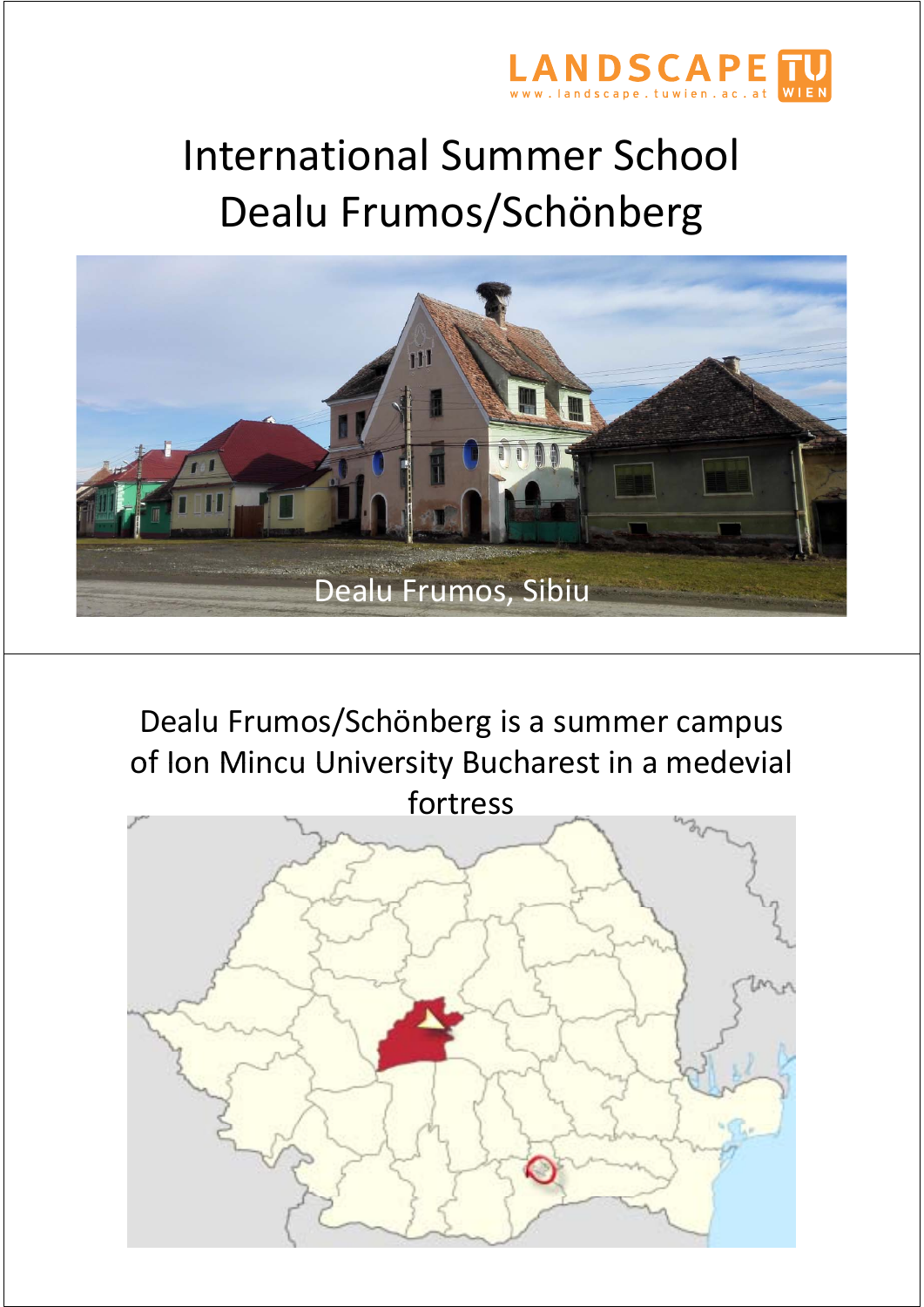#### Medivial fortress is the building were design studios and workshops take place



## International Team of Supervisors

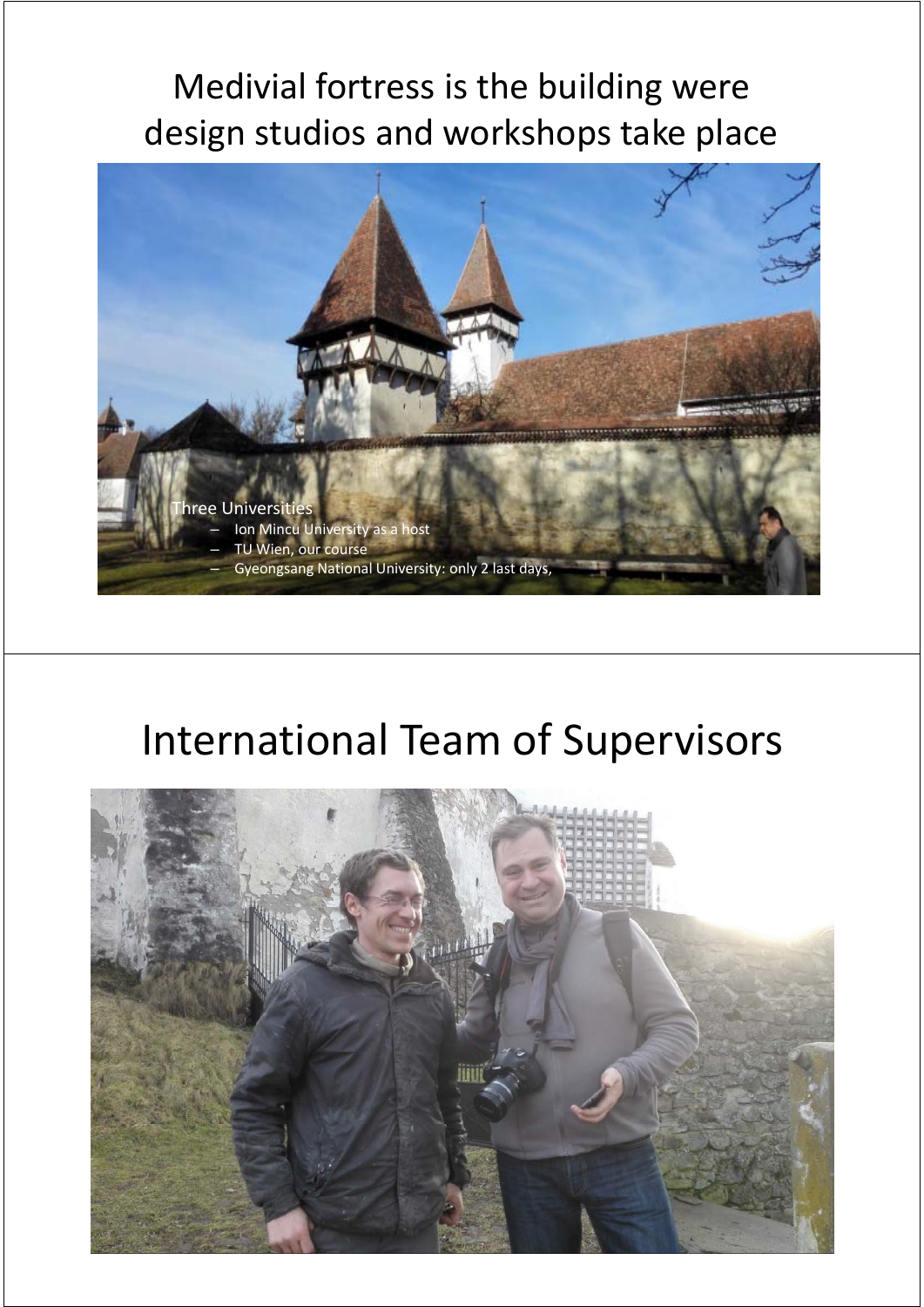#### Many objects are looking for a contemporary use – International Know How shall help



#### Vacant Protestant Church

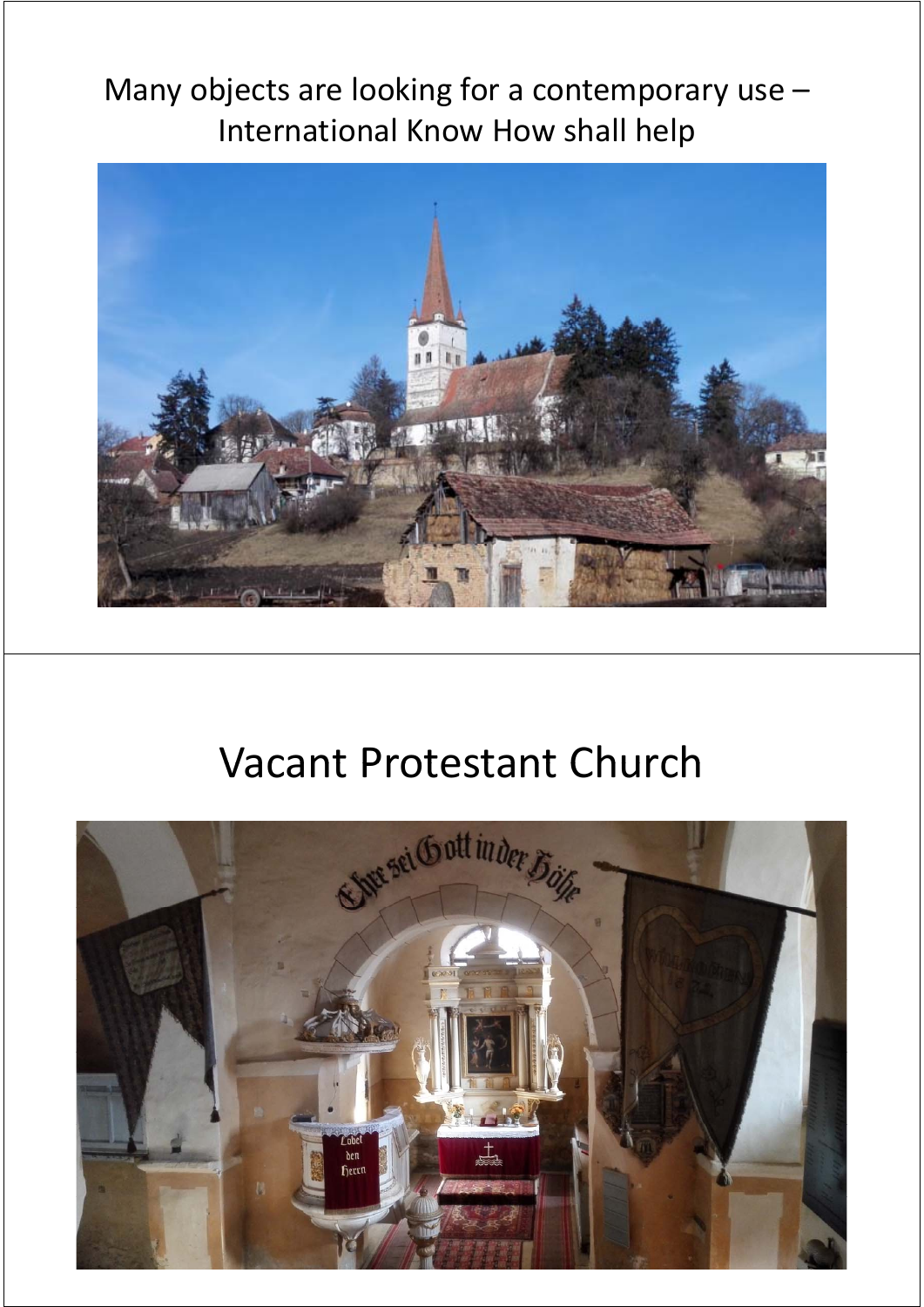# Diverse Landscapes and….



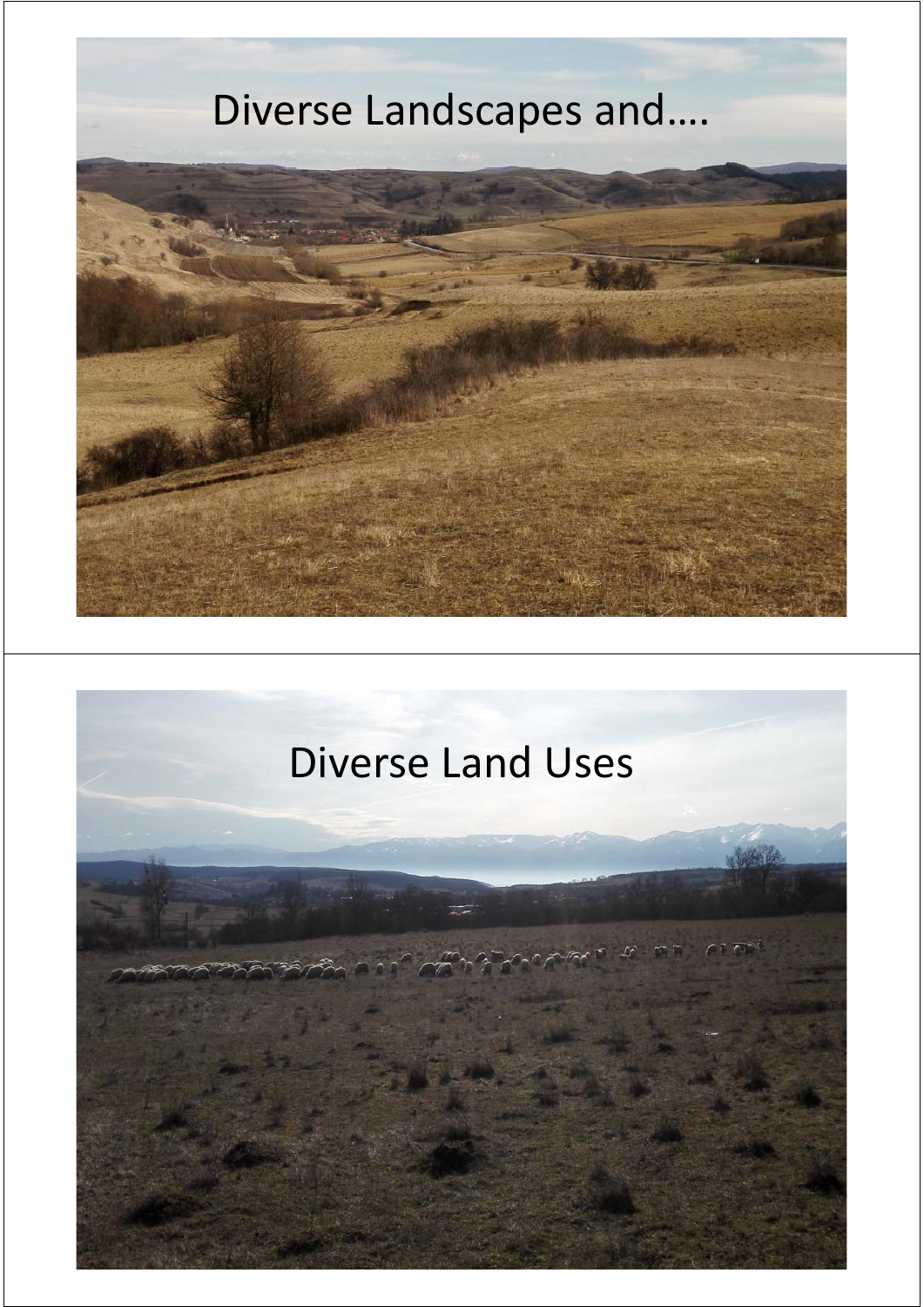## ETCS for students registered in Austria

- Students in Austria also non TU Wien students –<br>can participate and obtain 5 ETCS after successful completion!
	- TU Wien program is targeted to architect and regional planning students ( design studio/Entwerfen and local development studies) with participation of landscape architecture (BOKU)
	- Letter of intent until May 2nd, 2018
	- Paying € 50.‐ (Directly at Kick‐off or before)
	- Attend Austrian Kick‐off and preparation seminar ‐ May 16th, TU Wien, LANDSCAPE, 13:00 bis 17:00, Erzherzog Johann Platz 1, 3rd floor. A‐1040 Wien

## Program Kick-off, May 16<sup>th</sup>, 2018

- 13:00 Start of the Kick-off
	- Welcome
		- Richard Stiles, TU Wien, LANDSCAPE
		- Marius Voica, Ion Mincu University Bucharest
		- Meinhard Breiling, TU Wien, LANDSCAPE
		- Presentation Resource Persons (direct or indirect, as of May 16<sup>th</sup>, 2018)
			- Erwin Szlezak, ARGE Donauländer, Head WG Soil Protection & Sustainability, Lower Austrian Government,
			- Martin Czell, School Teacher, Protestant Theology, (Desncendent from Sibiu German Family)
			- Barbara Willsberger, Public Opinion Research, PA9 Danube Region Strategy
			- Mirella Weber‐Andrescov , Austro‐Romanian Architect, Active in Restoration Projects of Transylvania
			- Sebastian Bethge, Foundation "Stiftung Kirchenburgen", Sibiu
			- Kim Hyeon Tae, Director, Korean Smart Farm Centre
	- BREAK!! Collection of € 50.‐ per participant
		- Participants presentations
			- Motivation
			- Expectations
		- Prince Charles Interview
			- Https://www.youtube.com/watch?v=p6DHUlQSFRg&feature=youtu.be
		- Korean Smart Farm Center
			- https://www.youtube.com/watch?v=vBDT8JFZtdY
			- https://www.youtube.com/watch?v=‐\_tvJtUHnmU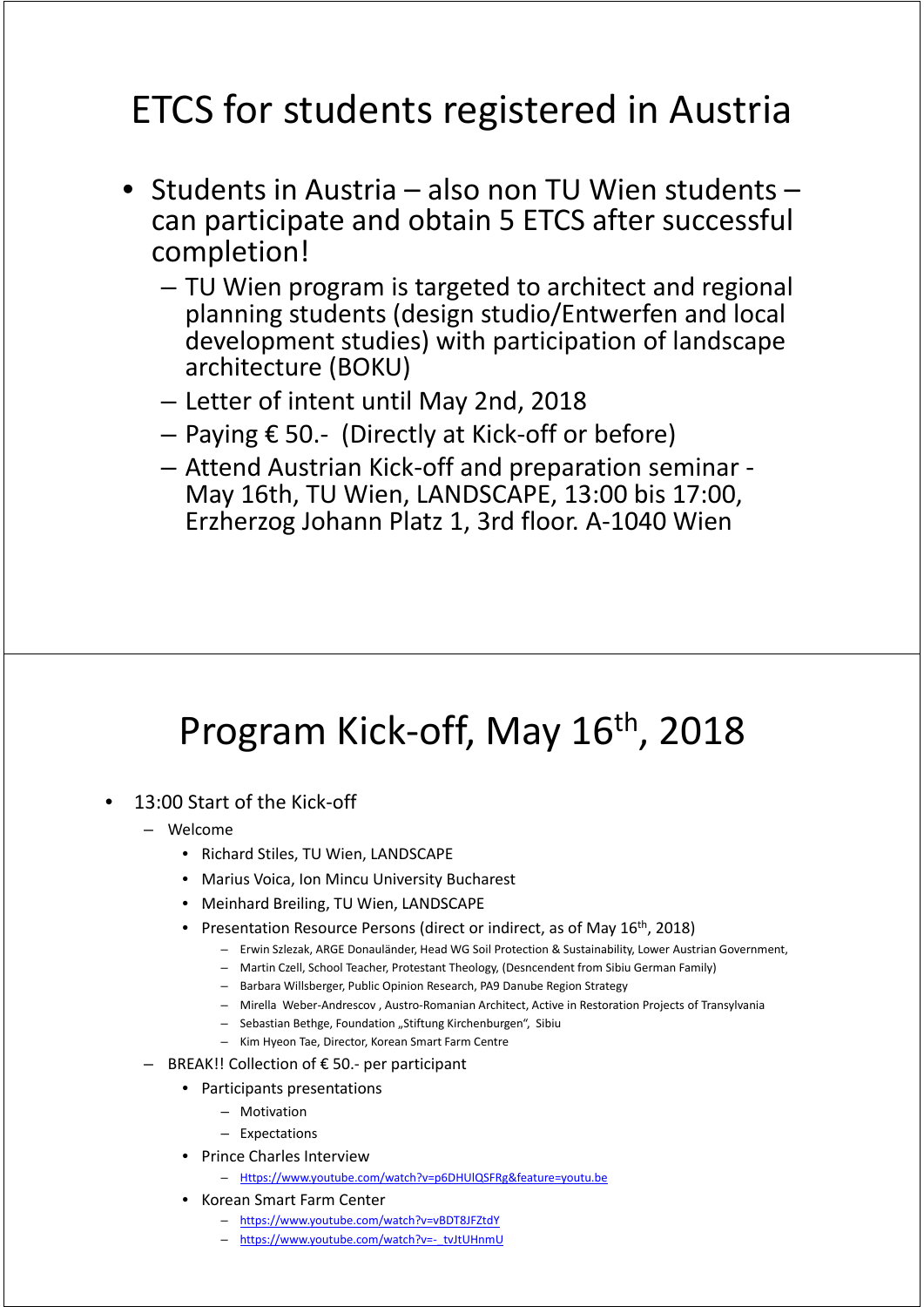#### Discussion Practical Arrangements to Study Tour Dealu Frumos

- Travel
	- Travel to Sibiu
	- Transportation at the spot
	- Arrangement of lodging and meals during study tour
- Needed to bring with you
	- Sketching book, A4
		- Buildings
		- Landscapes
	- Camera, Smartphone
		- Taking pictures for drawing, sketching
		- Smartphone to make interviews, record lectures
	- Laptops
		- Some laptops to edit text

## Day 1: Studio and Study Tour Week

- July  $9<sup>th</sup>$ , 2018, Day 1, Sibiu
	- 10.00 Meeting in Sibiu, "Stiftung Kirchenburgen",
		- Office "Stiftung Kirchenburgen",
			- Str. General Magheru 4 (im Bischofspalais der EKR) RO‐550185 Sibiu
	- 10.15 Diversity of church fortresses in Transsylvania and Mission of "Stiftung Kirchenburgen" by Sebastian Bethge
	- Lunch
	- Appr. 13.00 Muzeul Astra
		- Design of Farmhouses in Transsylvania and Romania
	- Accomodation Museul Astra (July 9th to 11th)
		- Muzeul Civilizației Transilvane ASTRA Strada Pădurea Dumbrava, nr.16, Sibiu civilizatie.transilvana@muzeulastra.ro Tel: 0751166524
	- Dinner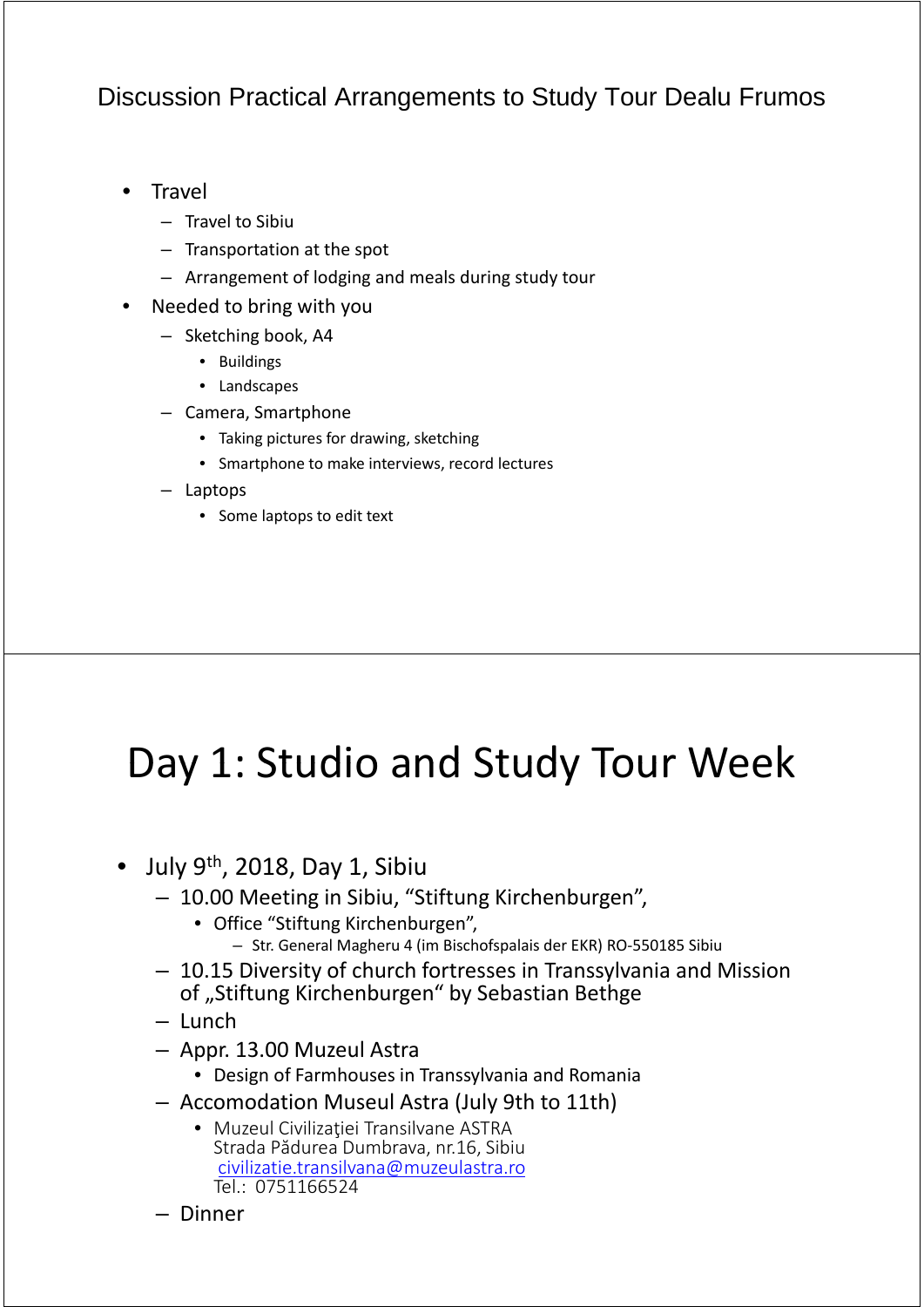## Day 2: Studio and Study Tour Week

- July 10<sup>th</sup>, 2018, Day 2, Muzeul Astra
	- Breakfast: in Muzeul Astra
	- Hiking, skizzing landscape in Muzeul Astra,
		- Inventory of objects relevant for Transylvania
			- Valuable objects
			- Particular landscapes
	- Lunch: Muzeul Astra
		- Discussion with Director and representatives of Muzeul Astra
	- Afternoon: continuation
		- Valuable objects
		- Particular landscapes
	- Dinner: Muzeul Astra
		- Barbecue and story telling

#### Day 3: Studio and Study Tour Week Dealu Frumos

- $\bullet$  July 11<sup>th</sup>, 2018, Day 3, Dealu Frumos
	- Breakfast: in Muzeul Astra
	- Hiking, skizzing landscape
		- Visiting and discussion of objects of cultural heritage
			- Good features
			- Bad features
	- Lunch: Outside campus
	- Afternoon: Continuation of visiting places
		- Visiting and discussion of objects of cultural heritage
			- Good features
			- Bad features
	- Dinner: in Dealu Frumos Campus Fortified Church
		- https://www.uauim.ro/en/research/dealufrumos/
		- Dinner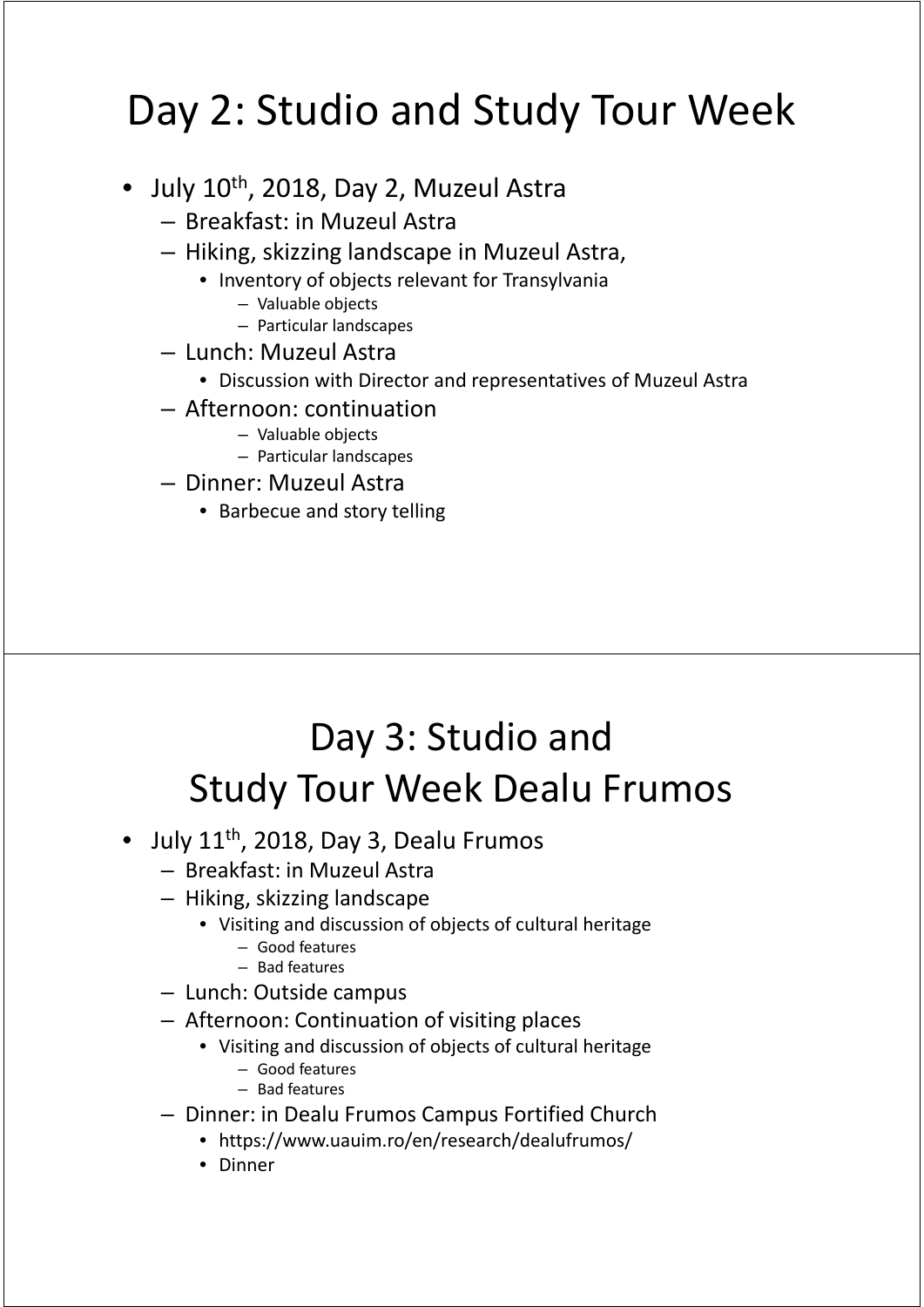## Day 4: Studio and Study Tour Week Dealu Frumos

- July 12<sup>th</sup>, 2018, Day 4, Dealu Frumos: Exploring the Role of Agriculture – Breakfast: in Dealu Frumos campus
	- Visiting farms and pastures, identifying the built environment in relation to agriculture
		- Visiting and discussion of objects used for agricultural purposes – Good features
			- Bad features
		- Korean students come with ideas for uses in smart farm
	- Lunch
	- Afternoon: Continuation of visiting places
		- Visiting and discussion of objects used for agricultural purposes
			- Good features
			- Bad features
	- Dinner: in Dealu Frumos Campus
	- Night discussion: The Korean Smart Farm Concept Is This Suitable for Dealu Frumos?
		- Impulsive statements by Korean participants GNU FEBS

#### Day 5: Studio and Study Tour Week Dealu Frumos

- July 13<sup>th</sup>, 2018, Day 5, Dealu Frumos: Exploring the Role of Agriculture and Tourism in the Development of Dealu Frumos and **Transylvania** 
	- $-$  Breakfast: in Dealu Frumos Campus
	- Continuation of visiting places
		- Visiting and discussion of objects with multiple use in agriculture and tourism – Good features
			- Bad features
	- Lunch: On Campus
	- Afternoon:
		- Presenting preliminary ideas and sketches for projects and improvements
			- Observations
			- Helpful ideas
		- Korean student presentations on smart farming ideas for revitalizing built environement
	- Dinner: in Dealu Frumos Campus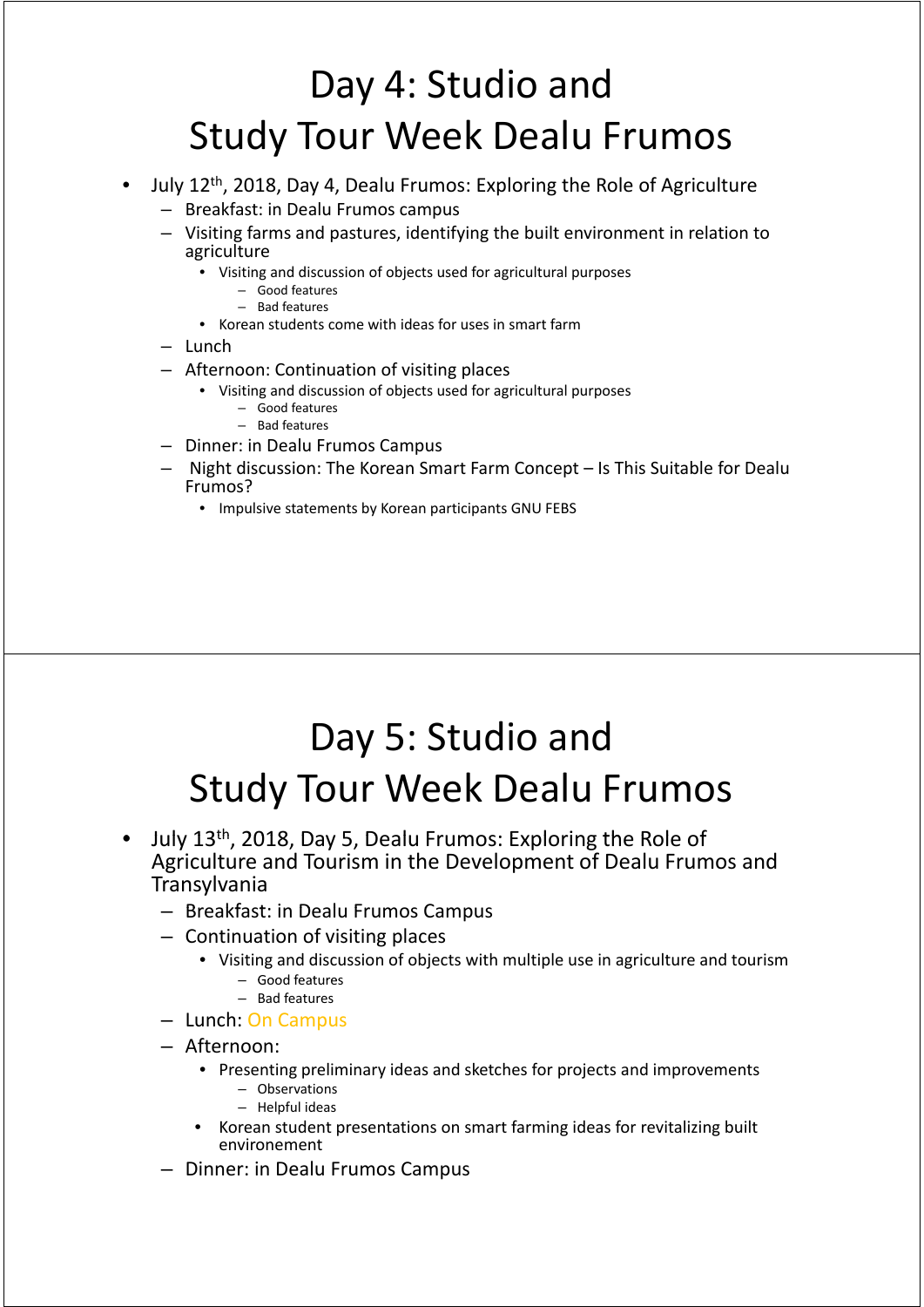## Day 6: Studio and Study Tour Week Dealu Frumos

- July 14<sup>th</sup>, 2018, Day 6, Dealu Frumos: Departure Day or Transfer to Individual Program!
	- Breakfast: in Dealu Frumos Campus Fortified Fortress
		- Departure or Stay in Dealu Frumos
- 4 Alternatives for second week program
	- Possibility to stay at the campus and to continue with individual deepening program
		- Bring your bicycle with you!
	- Possiblity to participate "Hands on summer school" of "Stiftung Kirchenburgen" in Daia/Denndorf
		- You will learn how to restaurate wooden works
	- $-$  Possibility to join with a class of Romanian students working on "RetroTopia" in Sibiu
	- Propose your own program for individual second week program
- Please indicate in time latest on June 6th to allow for better planning!!!

# Tasks for Participants (1)

- Motivation letter
	- $-$  May 2<sup>nd</sup>, 2016
- Concept, Idea presentation
	- $-$  June 6<sup>th</sup>, 2016 [PPPs with ideas/concepts should be uploaded]
- Feed back to concepts
	- Directly after presentation
	- Via e‐mail until July 4th, 2016
- During study tour in Transylvania July  $9<sup>th</sup>$  to  $13<sup>th</sup>$ , 2018
	- Experience Summary of the day by each student
		- Study trip journal
		- Drawing sketches, written comments to situations seen, general observations, brilliant ideas, etc.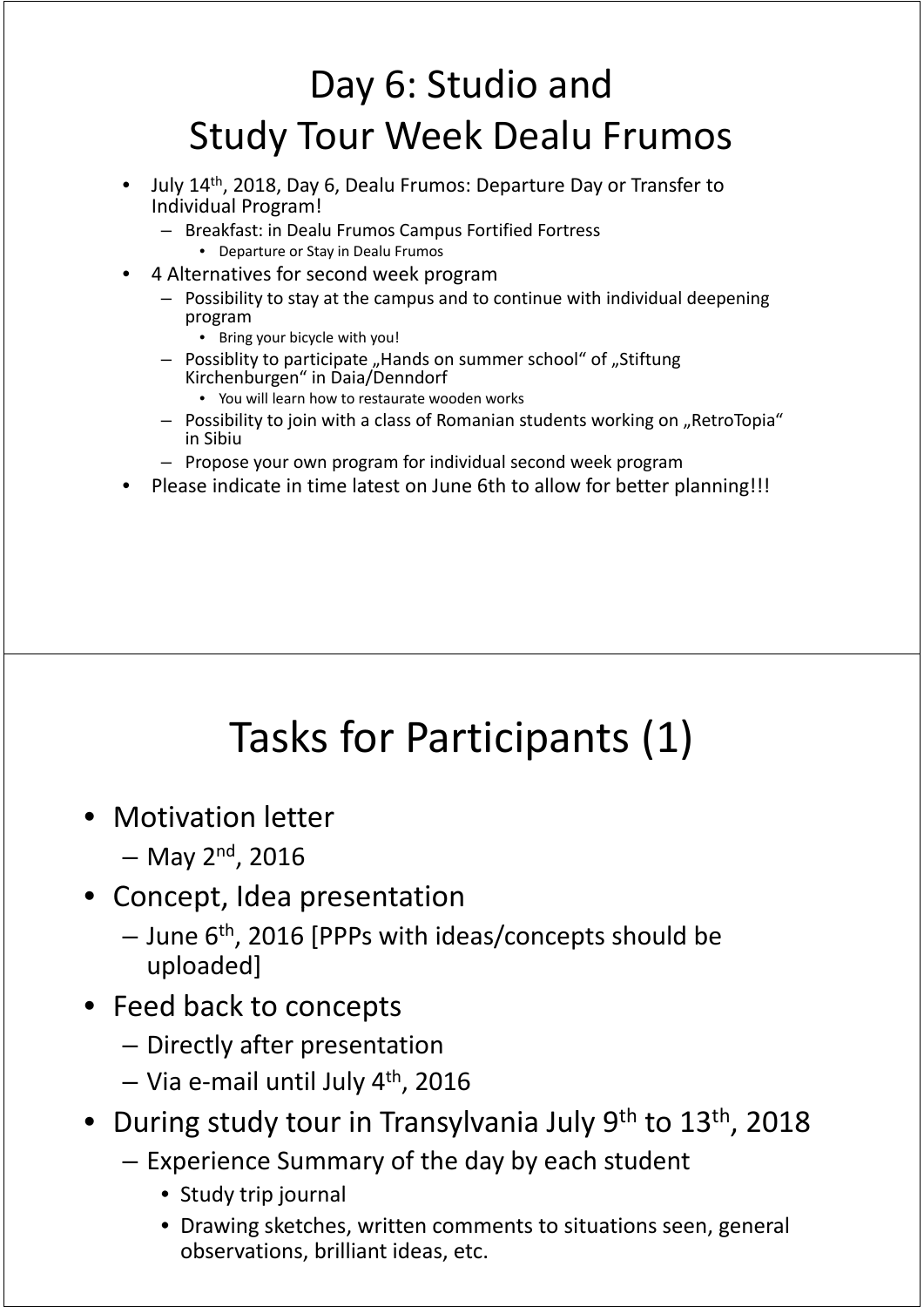## Tasks for Participants (2)

#### Alternatives for Individual indepth period, July  $14<sup>th</sup>$  to July  $20<sup>th</sup>$ , 2018

- Possibility to stay in Dealu Frumos/Schönberg (invited stay by Ion Mincu University)
	- F.e. To prepare a building inventory, to follow up details on buildings for restoration purposes
	- To analyze the use or non use [neglect] of landscape, the role of agriculture and tourism, to interview local stakeholders
	- Try to consider an unexpected development by introducing Smart Farm Methods in Transylvania and how to use/modify vacant buildings
- Participation in "Hands on summer school" of "Stiftung Kirchenburgen" in Daia/Denndorf, additionally registration and payment of Lei 200.‐ is required, from July 16th, 2018, http://kirchenburgen.org/hands-on-conservation-sommerschule/
	- Get extra skills and try to apply these practical skills to your idea
- RetroTopia Interdisciplinary excercise with colleagues from urbanism faculty, group Dr. Andrei Mitra, https://wsdf017.wixsite.com/wsdf/rezultatele‐workshopului
	- Join a class of urban planning students of Ion Mincu in Sibiu
	- Test your idea/concept by discussing with formerly not involved students
- Propose your own program for this week!
	- Undertake literature studies to support the realization of your project idea
	- Make a business/investment plan to support your project within an EU project

## Tasks for Participants (3)

- Finalizing period of your project concept July  $23<sup>rd</sup>$  to August  $14<sup>th</sup>$ , 2018
- Products of Summerschool
	- $-$  Joint study trip journal July 9<sup>th</sup> to July 14<sup>th</sup> (all group)
		- Editor (s) for joint study trip,
	- Report Individual in‐depth week, depending on your choice (1000 words plus illustrations)
		- Should be in connection with report/project elaboration
		- Editor (s) for individual in depth week;
	- Final project (5000 words plus illustrations)
		- Editor (s) arrange layout, individual works of colleagues
- Deadline: August 15th, 2018
- Feed back resource persons
- ‐> End of course "International Summer School Dealu Frumos" ‐> Zeugnis
- Final book of best projects targeted!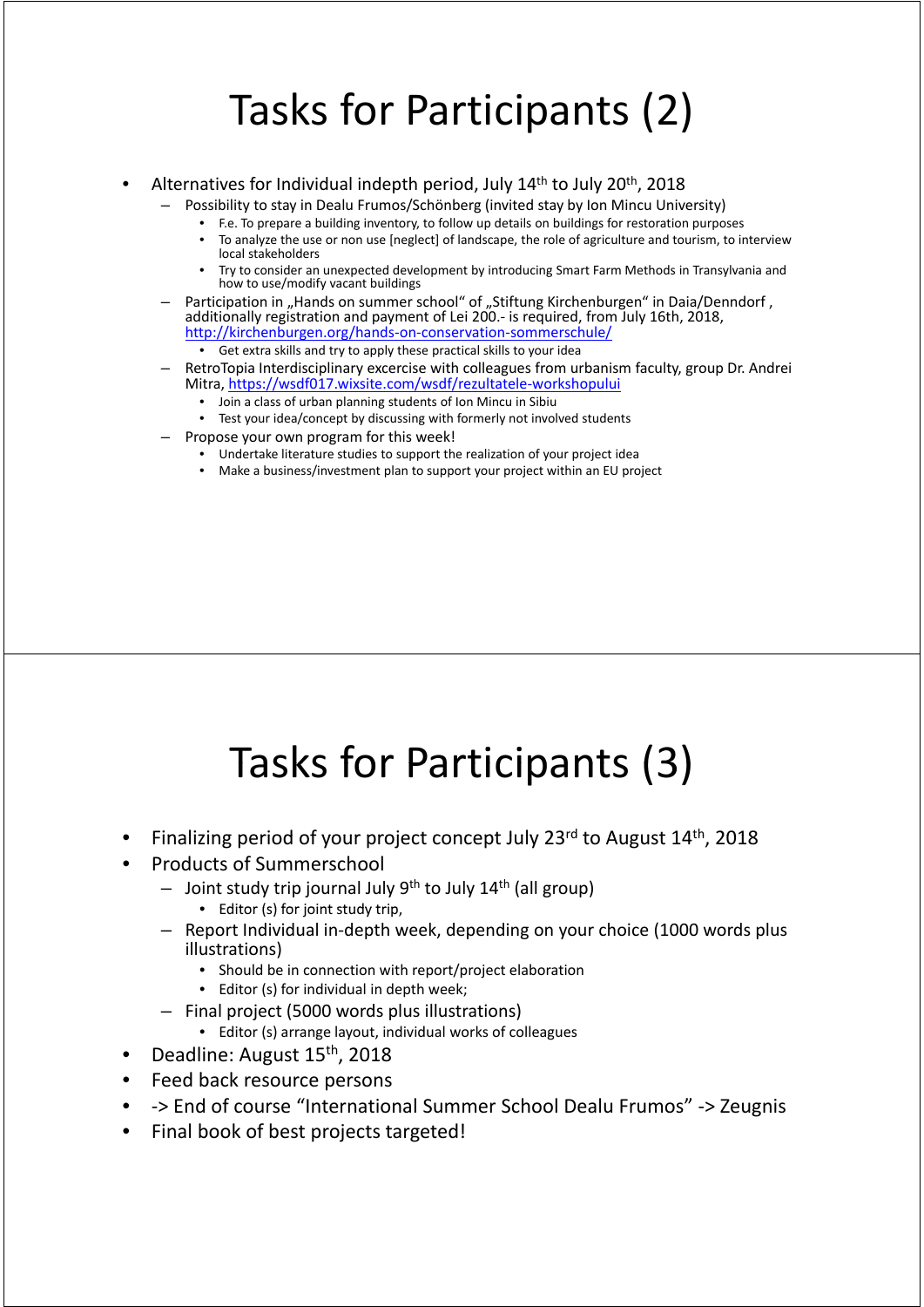## Practical Questions

#### **Transport**

- How to reach Sibiu, Dealu Frumos
	- Car
	- Flight
	- Train
	- In Sibiu: we have so far two cars with 12 seats
		- Three supervisors
		- Nine student places
		- Three private cars are additionally required!
			- Possibilities for students to use private cars?
			- Possibilities to offer seats to students arriving by train?
				- If you arrange car pooling and private transport from Vienna, transportation costs come down to € 100.‐
					- » Appr. € 40.- one way Vienna Sibiu<br>» Appr. € 20.- for local transport in Tr
					- » Appr. € 20.‐ for local transport in Transylvania » You pay directly to the driver of the car
- Sleeping (Do not forget a sleeping bag)
	- Museum Astra, all together in particular guest house for July 9<sup>th</sup> to  $11^{\text{th}}$ 
		- Dealu Frumos, July 11<sup>th</sup> to 14<sup>th</sup>, limited offer for beds!
			- 15 student places are offered by Ion Mincu University in the dormitory
			- Additional participants can stay in tents! Is this an option?
	- The deposit payment of € 50.- will cover five overnight stays in more bed rooms
		- Supervisors, (rich students)
			- Agnita, Pension Ice,
			- Extra costs involved
- **Meals** 
	- We can order a private service for lunch and dinner at  $\epsilon$  5.- per meal, drinks extra • We will charge € 50 for ten meals and joint payment
	- Breakfast can be bought in little shop in Dealu Frumos (or bring your own food, instant coffee, tea bags with you)

## Project Tasks Dealu Frumos ‐ Schönberg

| #              | Task                                                      | Assigned To             | Start   | End     | Dur            | 2018 |     |     |     |     |     |     |
|----------------|-----------------------------------------------------------|-------------------------|---------|---------|----------------|------|-----|-----|-----|-----|-----|-----|
|                |                                                           |                         |         |         |                | Apr  | May | Jun | Jul | Aug | Sep | Oct |
|                | Kleines Entwerfen Dealu Frumos                            |                         | 3/4/18  | 30/9/18 | 128.5          |      |     |     |     |     |     |     |
| $\overline{1}$ | Letter of Intend                                          | All                     | 3/4/18  | 2/5/18  | 21             |      |     |     |     |     |     |     |
| $\overline{2}$ | After Kick off Concept Formulation                        | All                     | 16/5/18 | 5/6/18  | 14             |      |     |     |     |     |     |     |
| 3              | Feed Back to Concept Formulation                          | All                     | 6/6/18  | 3/7/18  | 19             |      |     |     |     |     |     |     |
| $\overline{4}$ | Dealu Frumos Study Tour and Studio                        | All                     | 9/7/18  | 14/7/18 | 5              |      |     |     | ◠   |     |     |     |
| 5              | Dealu Frumos Individual Program Week                      | All                     | 16/7/18 | 21/7/18 | 5.5            |      |     |     | C   |     |     |     |
| 6              | <b>Finalizing Concept</b>                                 | All                     | 23/7/18 | 13/8/18 | 15.5           |      |     |     |     |     |     |     |
| $\overline{7}$ | Product Delivery Day                                      | All                     | 14/8/18 | 14/8/18 | -4             |      |     |     |     |     |     |     |
| 8              | Feed Back to projects by Requested<br><b>Stakeholders</b> | <b>Resource Persons</b> | 17/8/18 | 7/9/18  | 16             |      |     |     |     |     |     |     |
| 9              | Ready reports and project designs                         | All                     | 10/9/18 | 14/9/18 | $\overline{4}$ |      |     |     |     |     | ⊂   |     |
| 10             | Book project!                                             | <b>Resource Persons</b> | 17/9/18 | 30/9/18 | 10             |      |     |     |     |     |     |     |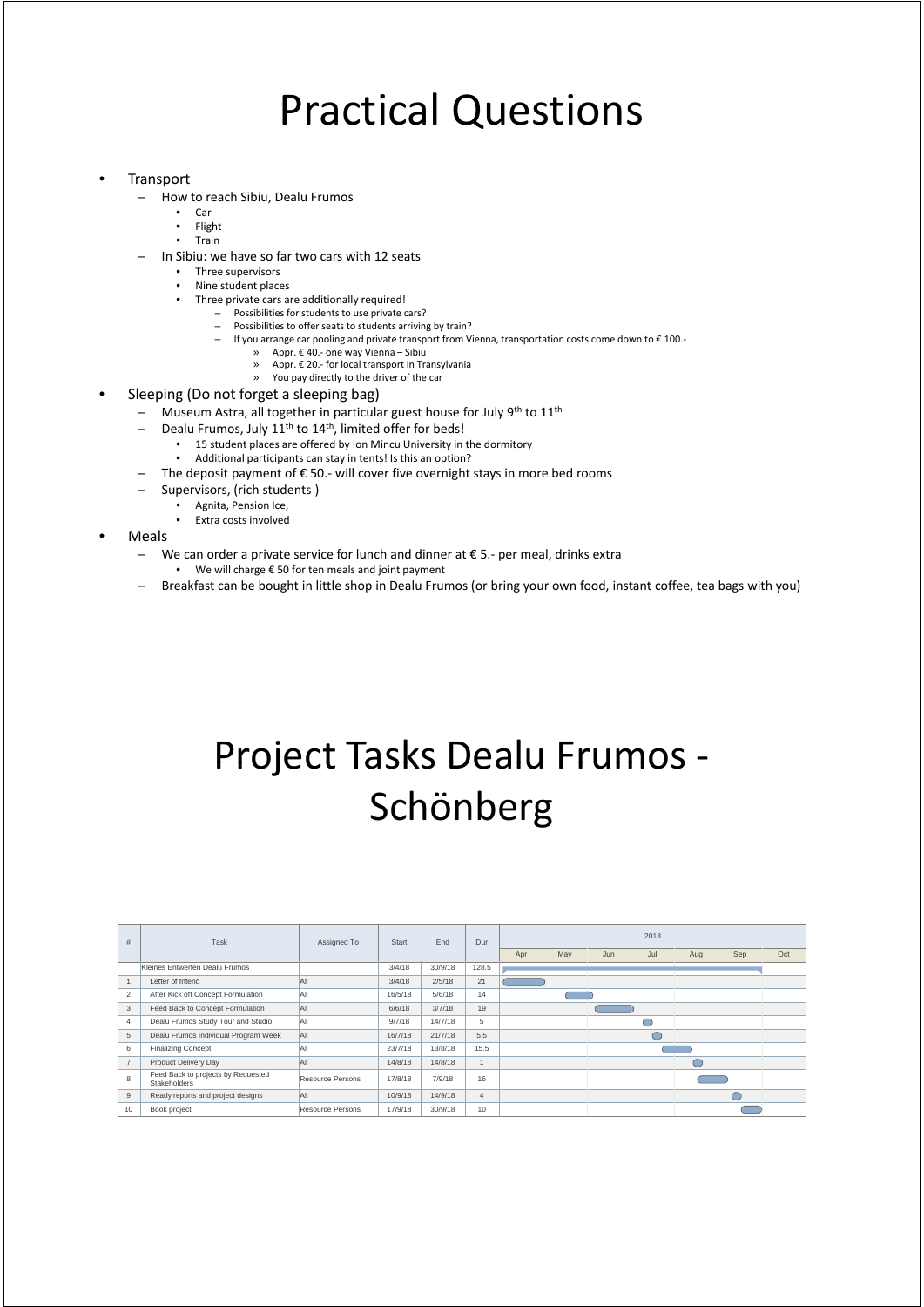

## Chronology of Course Dealu Frumos